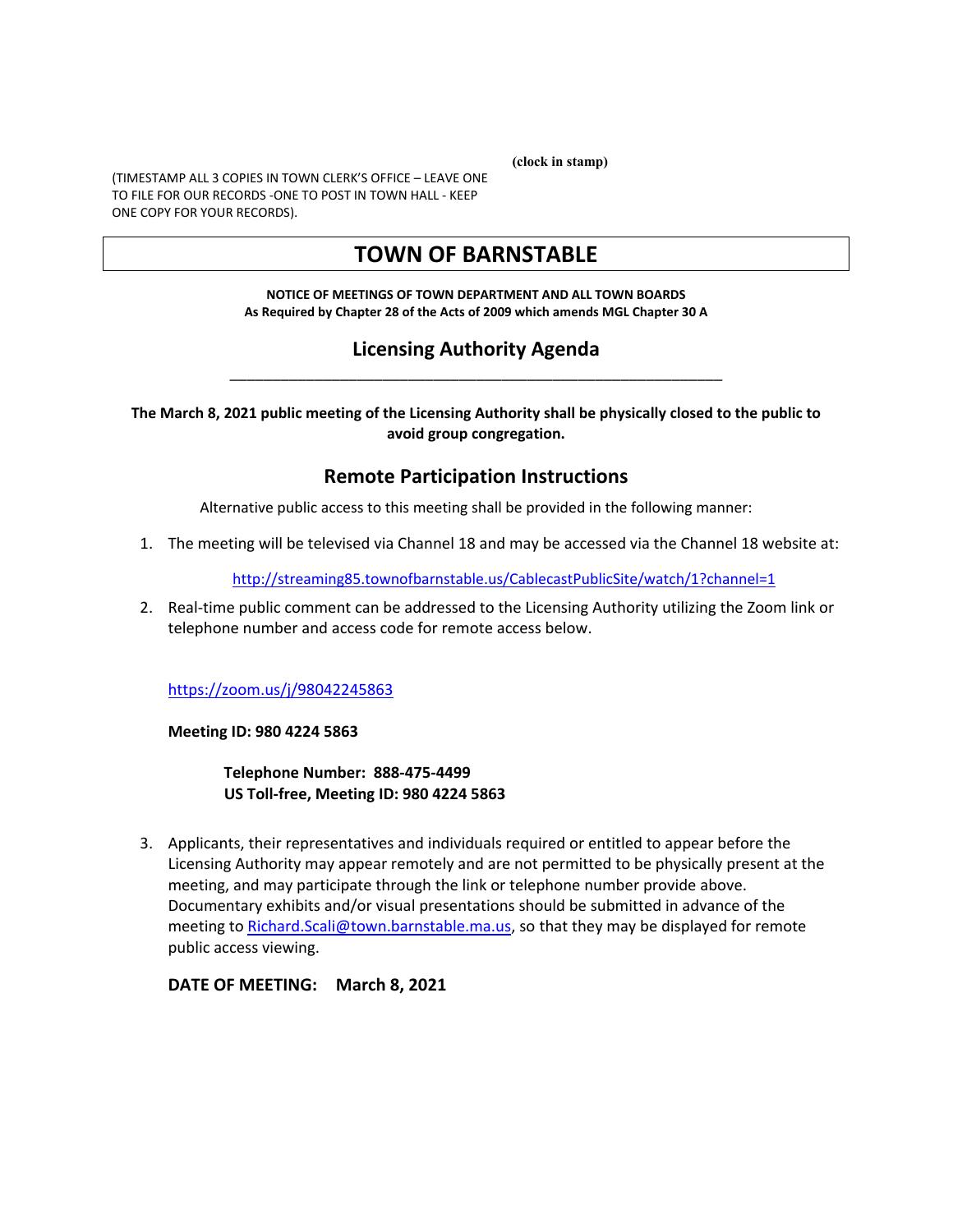**Check below which one applies** 

**The Clerk's office has this meeting date already posted \_\_X\_\_** 

**This is a special meeting which has not been posted\_\_\_\_\_** 

**TIME: 9:30 a.m. PLACE: Via Zoom** 

#### **Vote to accept Minutes:**

**1.** Vote to accept minutes of the February 22, 2021 hearing.

#### **New Business:**

**1. Consent Agenda:** 

#### **Public Hearings:**

#### **1. CHANGE OF MANAGER ON AN ANNUAL ALL ALCOHOL COMMON VICTUALLER LICENSE**

Application of 99 Restaurants of Boston LLC, d/b/a 99 Restaurant, 1600 Falmouth Road, Centerville on their Annual All Alcohol Common Victualler License, for a Change of Manager from Kevin Delaney to Jessica Bello Steemson.

#### **2. APPLICATION FOR A NEW ANNUAL COMMON VICTUALLER LICENSE AND NON-LIVE ENTERTAINMENT LICENSE**

Application of Kami Perry and Fabio Lima, d/b/a Perry Lima Cafe, 573 Main Street, Hyannis, Fabio Lima, Manager, for a new Annual Common Victualler License and Nonlive Entertainment License, to be operated 7:00 am to 9:00 pm, daily. The seating is for a maximum of 23 seats; 7 interior seats and 16 outdoor patio seats, as approved by the Building Commissioner on February 19, 2021.

Non-Live Entertainment is for recorded music below conversation level. Non-Live Entertainment hours are from 7:00AM-9:00PM, daily.

#### **Licensing Division Updates:**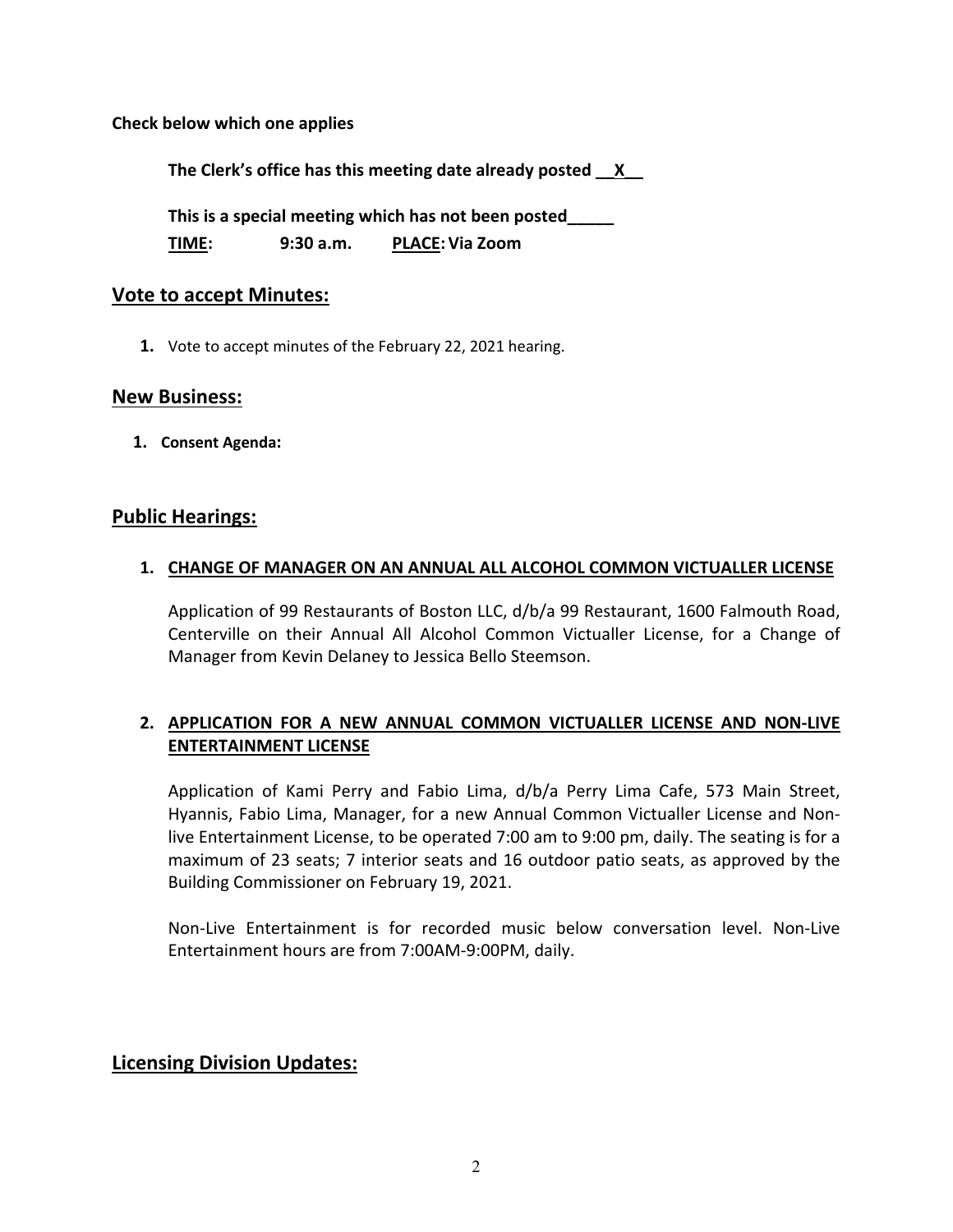- **1. Licensing Department updates**
- **2. Police Department updates**

#### **• Matters not reasonably anticipated by the Chair \_\_\_\_\_\_\_\_\_\_\_\_\_\_\_\_\_\_\_\_\_\_\_\_\_\_\_\_\_\_\_\_\_\_\_\_\_\_\_\_\_\_\_\_\_**

**The list of matters, are those reasonably anticipated by the president/chair, which may be discussed at the meeting. Not all items listed may in fact be discussed and other items not listed may in fact be discussed and other items not listed may also be brought up for discussion to the extent permitted by law. It is possible that if it so votes, the sub-committee may go into executive session. For your information the section of the M.G.L. that pertains to postings of meetings is as follows: Except in an emergency, in addition to any notice otherwise required by law, a public body shall post notice of every meeting at least 48 hours prior to such meeting, excluding Saturdays, Sundays and legal holidays. In an emergency, a public body shall post notice as soon as reasonably possible prior to such meeting. Notice shall be printed in a legible, easily understandable format and shall contain: the date, time and place of such meeting and a listing of topics that the chair reasonably anticipates will be discussed at the meeting. Meetings of a local public body, notice shall be filed with the municipal clerk, and posted in a manner conspicuously visible to the public at all hours.** 

## **Town of Barnstable**

**Licensing Authority 200 Main Street Hyannis, MA 02601 www.town.barnstable.ma.us** 

Telephone: (508) 862-4674 Fax: (508) 778-2412

# **BARNSTABLE LICENSING AUTHORITY CONSENT AGENDA**

**March 8, 2021** 

Annual Renewals:

**Common Victualler:** 

**236-005 Fame Food Management d/b/a Cape Cod Community College, 2240 Iyan. Road, WB**